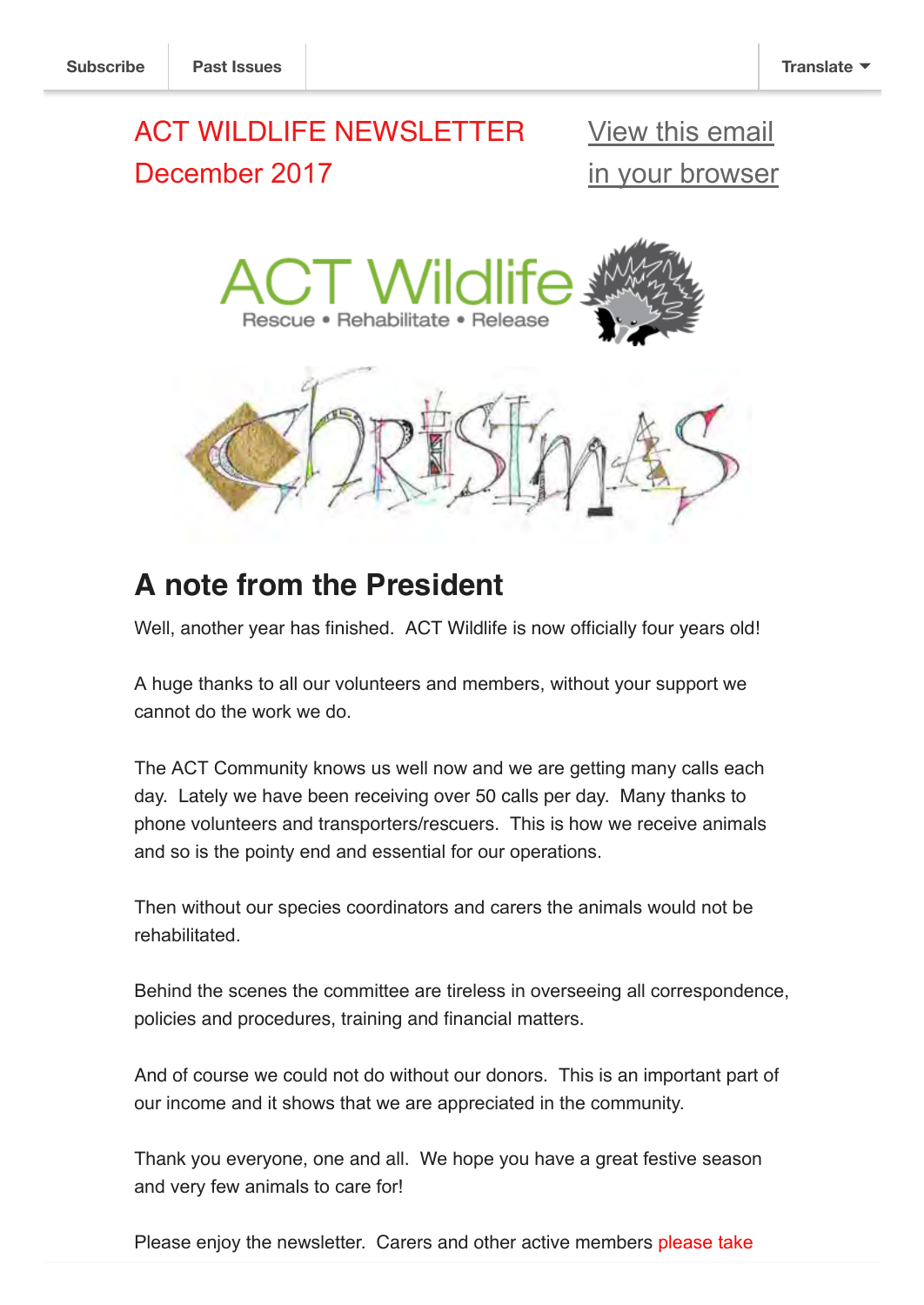### Marg Peachey

## Volunteer BBQ

On the 10th December we held a Christmas BBQ and thank you for our valued volunteers. Over 40 people attended.

The venue was our new Jerrabomberra Wetlands ACT Wildlife clinic. It was very exciting to see the building all done up and ready for occupation.

Thanks to Judy for donating her BBQ, Heather for organising sausages, Jim for cooking for so long, committee members for salads and desserts. Dorothy and Martin have worked tirelessly organising the entire Jerrabomberra Wetlands site over lthe past six months.



## Good news!

You may not have heard - ACT Wildlife is soon to have a 'headquarters'. We have been offered a small building and surrounding ground at Jerrabomberra Wetlands. We have also received an Environment grant to outfit it for receiving animals for assessment before they are sent to carers.

But for now we will be using it as an administration hub and gathering space for volunteers. We hope to occupy the building by February.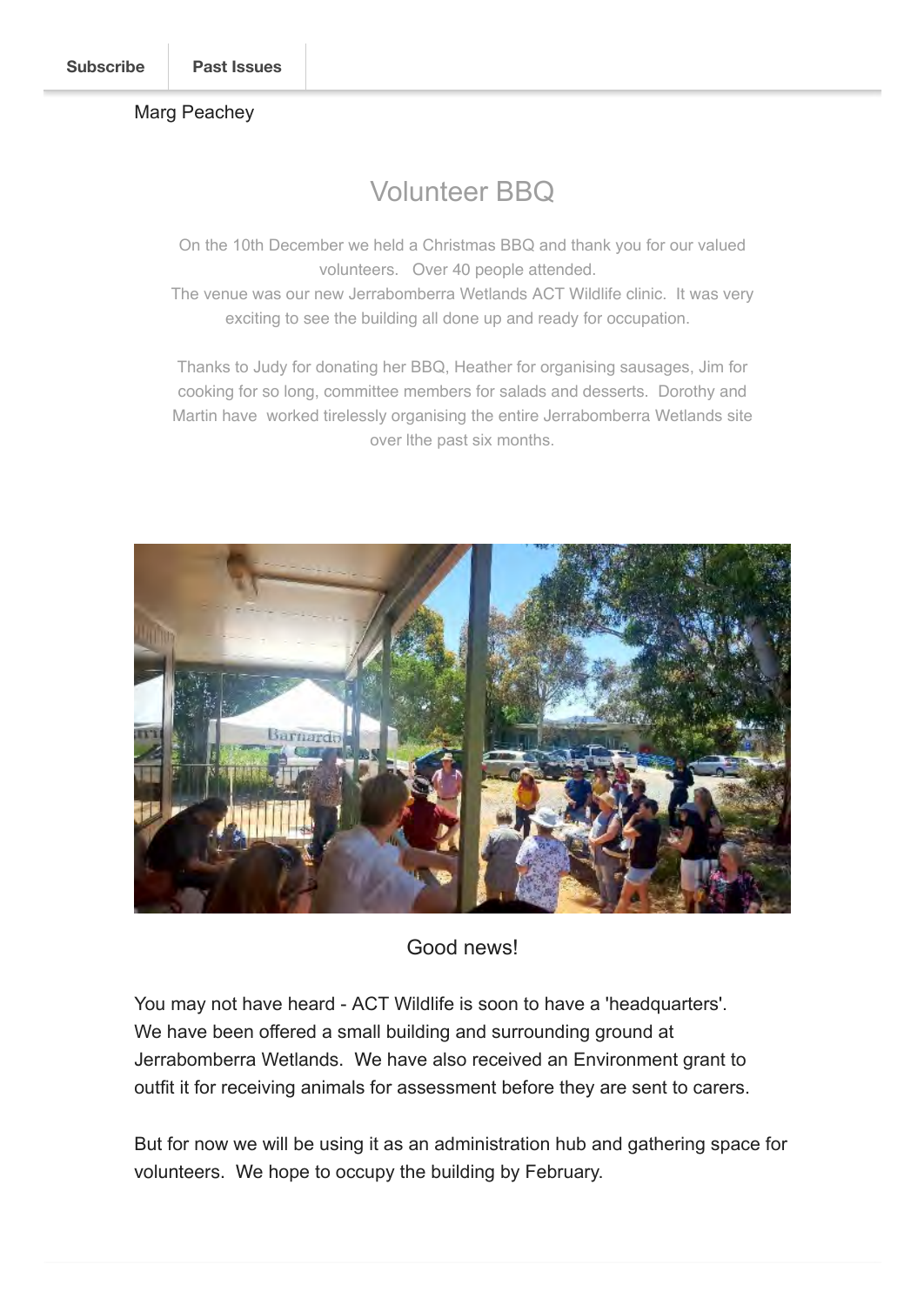## WildMan

WildMan is being improved for the new year with improved and more appropriate dropdown menus. The species coordinators have reviewed the reporting we need and Kumiko, Heather and Marg discussed the improvements which have now been implemented.

Please read the dropdowns carefully as some are quite different. If you see any room for something missed please give me a call.

We are holding a training session for WildMan on 25th March. This is to gain uniformity across data entry.

Marg

## **Bird report (September to November 2017)**

By Kumiko Callaway

635 birds (50 species) came into care during September, October and November. About 50 birds less than the same term of last couple of years. 339 birds (53%) were successfully released. Australian Magpies and Australian Wood Ducks were the top 2 species in this quarter followed by Galahs, Pied Currawongs and Pacific Black Ducks. We had great success to rescue duck families (ducklings and parents) and safely release them at the destination ponds and lakes as well as reuniting baby rosellas in parrot boxes with their parents after they were removed from tree hollows and roof spaces.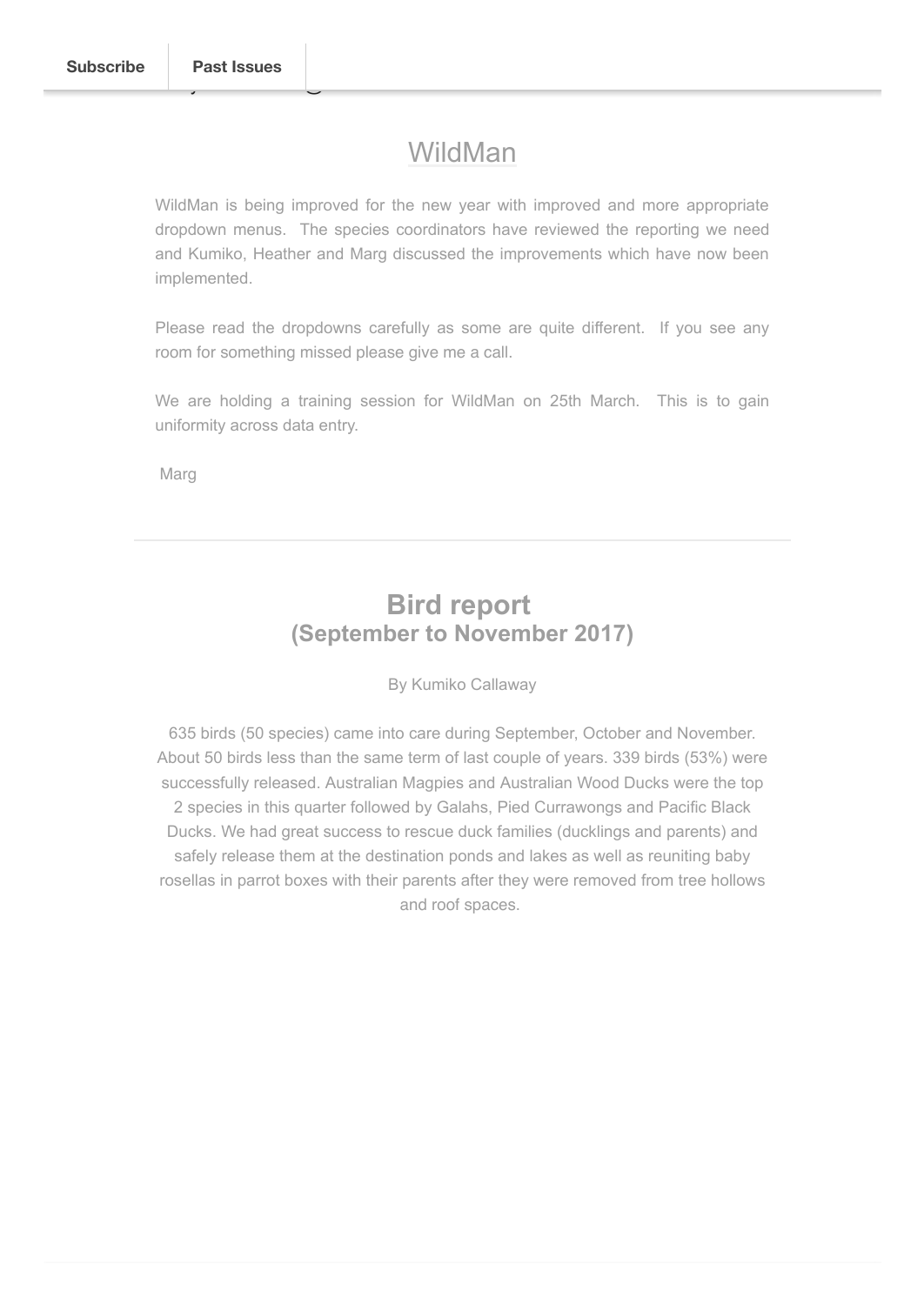



Reuniting fledgling Tawny Frogmouth with his parent

## MEMBERSHIP IS DUE

ON 1st JANUARY

Please deposit \$25 into ACT Wildlife Inc

BSB 633-000 a/c 151980604

Please include a reference of (Subs, [Surname])

If you joined after 1st October 2017 your membership continues until December 31st next year

## *Crimson Rosella family reuniting*

A big gum tree was destroyed during a storm. There was a Crimson Rosella nest in the tree. 3 babies were rescued.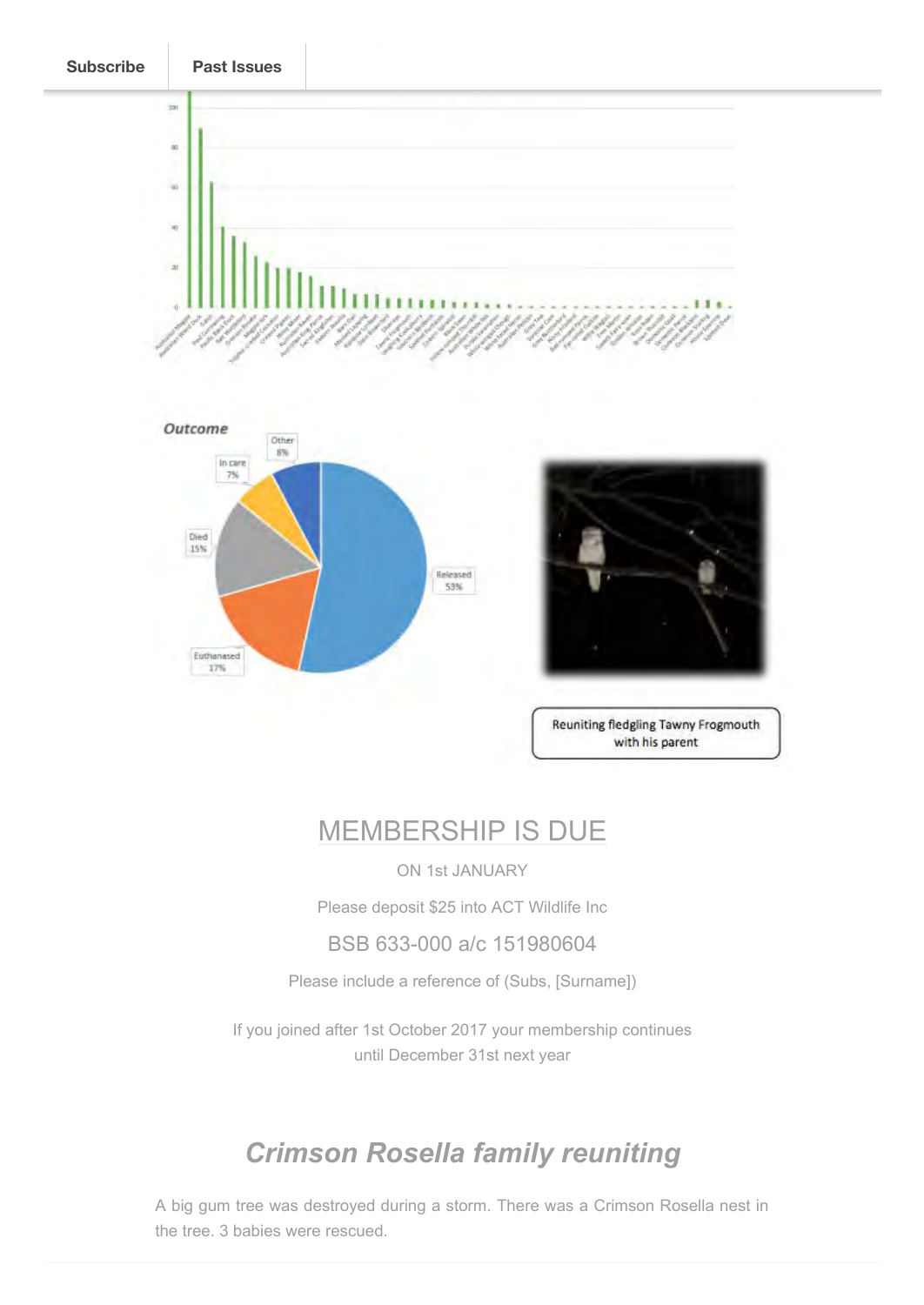#### We visit the site on the day and planned where the day and planned where to put up a part of put up a part of **[Subscribe](http://eepurl.com/df5NsT) Past Issues**

possible location to the original hollow. We took the babies home overnight and went back early in the following morning around 7am to set up a parrot box and waited for their parents to come back to the area. When they flew to the area, we showed babies and let them make loud calls which drew their attention. They watched for the whole time while we nailed the box into the trunk. We placed the babies in the box one by one while the parents watched on. We went back in the afternoon to check the babies' crop – full of grains (meaning they have been fed by their parents). The residents watched the parents going in and out of the box all day. We went back 2 weeks later – all the babies already fledged. People who work there also saw them flying out recently.



## Hi-Viz Vests

ACT Wildlife now has Hi-Viz vests for members who rescue and release. They are \$10 each.

Please deposit \$10 into the ACT Wildlife account: BSB 633-000 a/c 151980604 with reference [Hi-Viz (surname)] and the treasurer, Jim, will organise to get it to youl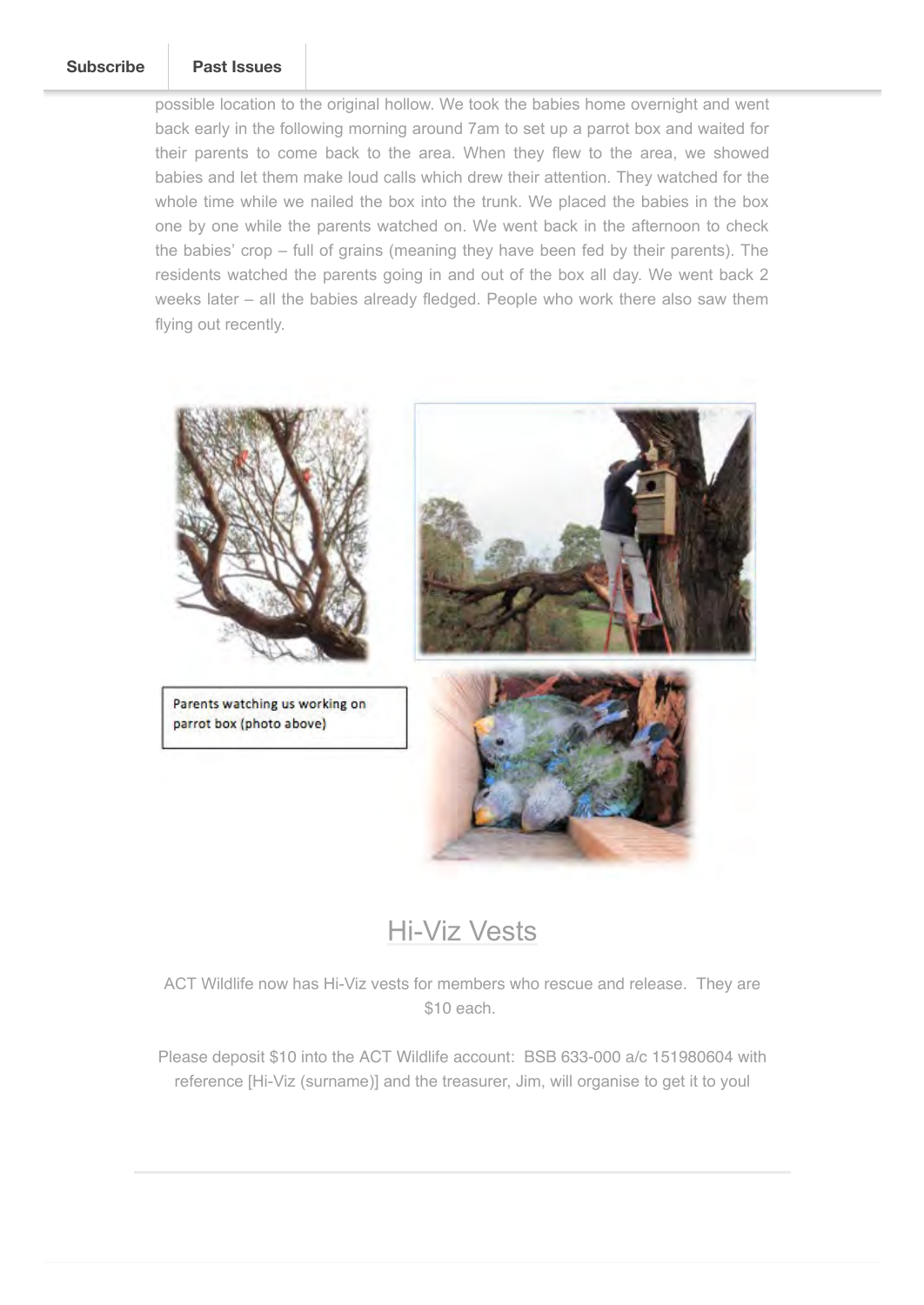

This is a new app for echidna sightings to help an echidna study. Go to their Facebook page to find out about it. Facebook page name is EchidnaCSI



**Rugby the wombat makes a speedy recovery**  Lindy Butcher

Rugby the wombat (weight approximately 30 kg) came into care after spending up to 3 days stuck in a fast flowing storm water drain. He was rescued by rangers and brought into an ACT Wildlife wombat enclosure. After 5 days of eating and sleeping he suddenly felt better and this is how he asked me if he could go home now. Rangers returned him to a safe environment a few hours later.

> [Video of his capture](https://www.facebook.com/ACTParks/videos/1851225408521114/) M[ore footage](https://www.youtube.com/watch?v=uHFrdqC6_ZA&feature=youtu.be) [and more....](https://youtu.be/mamlR19WeUg)

# Leg Mites in Magpie and Currawong

There has been an increase in the number of magpies and currawongs sighted with leg mites.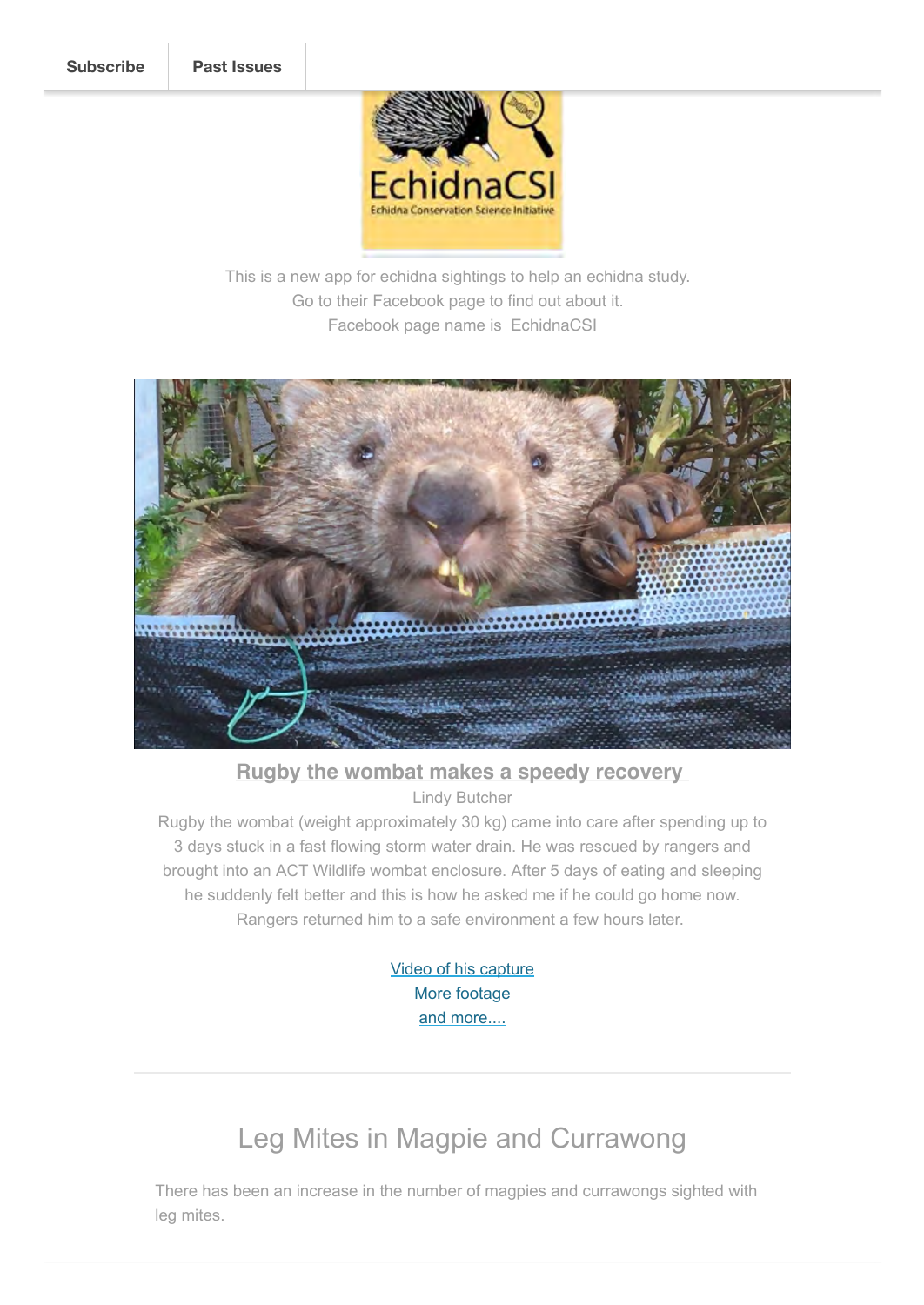currawong and send body samples to Taronga Zoo.

The magpie was treated with Dectomax, similar to Ivomec. It also had an infection in one foot caused by swelling. It was drained and a course of Clavulox was given for 5 days. the magpie was in care for 1 month and 17 days, at no time was she grateful. Every time I had to pick her up for treatment she managed to bite me! A very angry bird! Once the initial Keratin 'bundle' fell off I discovered that her right leg had a break. She was favouring it all along but now I knew the reason. It healed well.

Because mites can be transferred to other birds I kept the magpie in a large stainless steel cage (for cleaning) and then in a small aviary. Quarantine is very important to prevent spread of the mites. The small aviary will be thoroughly cleaned and new branches put in and will be rested until next Spring just to be sure.

Thanks to Wendy Townsend, ACT Government Vet, and Jasmine from Parkway Vet Clinic.





## HELEN GEORGE

Few people have devoted over 45 years of their lives to conservation. However, that is the achievement of the winner of our Serventy Medal for 2010, Helen George. Helen was one of the people who contributed to the forming of the Wildlife Information and Rescue Service (WIRES) and since that time she has been active in educating wildlife carers how to be responsible for the animals which come into their care. Helen is reputed to be the first person to successfully raise an orphaned greyheaded flying fox to maturity. This occurred in 1978 and the flying fox was less than 24 hours old when Helen received him. Much of his life was spent as an education animal, living for almost 23 years. Helen developed considerable expertise in this area and, in 1987, was awarded the Medal of the Order of Australia (OAM) for her services to conservation, principally for her work on the plight of the grey-headed flying fox. She was one of the key advocates for getting the NSW Government to place them on the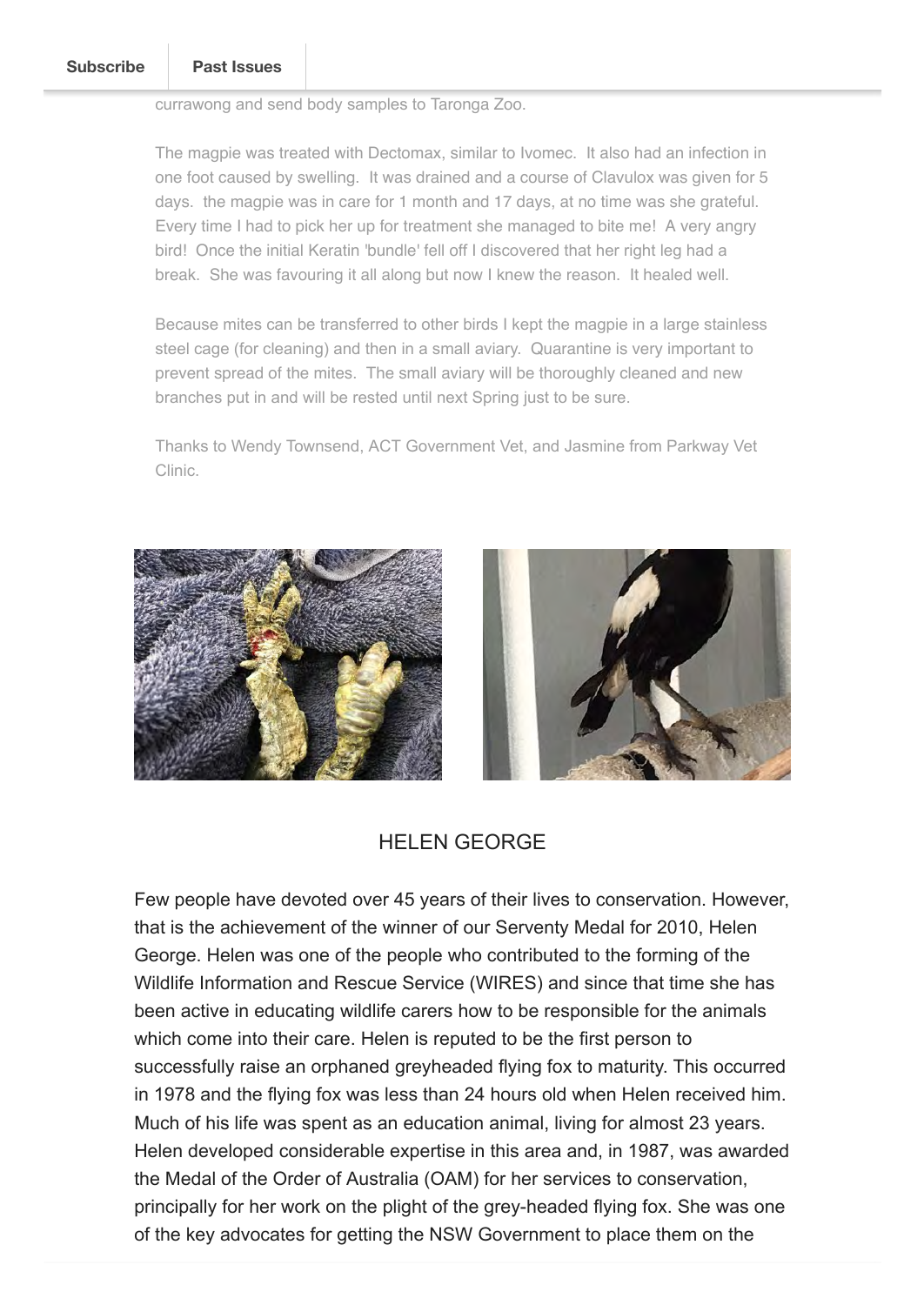academic qualifications, is often called on to talk to a variety of organisations, students and tertiary institutions. With such a length of experience, her knowledge is naturally not confined to flying foxes. She is a keen observer and recorder of data and rigorously pursues scientific principles.

NSW. Helen shares her knowledge freely and, although she has no formal

What I learnt from Helen was to make sure I recorded all information regarding the animal in care and to pass on any relevant information freely to help other carers.

Helen was a stickler for the carer to understand how the animal lived in the wild and to try and mirror that as close as possible.

I have also learnt one should make time to contact and visit friends and family even though we are busy!

Helen passed away at home, on the  $14<sup>th</sup>$  December 2017 from a massive heart attack.

Helen was a great mentor and will be missed.

Sonya Stanvic



# Training Calendar for 2018

The tentative training dates are:

**Orientation**: Saturday 3rd February **Basic Birds**: Sunday 25th February **Advanced Birds**: Saturday 17th March WildMan training: Sunday 25th March (Recommended for everyone using WildMan) **Orientation:** Saturday 7th April **Basic Birds**: Sunday 28th April **Reptiles**: Saturday 12th May **Possums:** Sunday 3rd June **Orientation**: Sunday 13th July **Basic Birds**: Sunday 29th July **Advanced Birds**: Sunday 19th August **Reptiles**: Sunday 21st October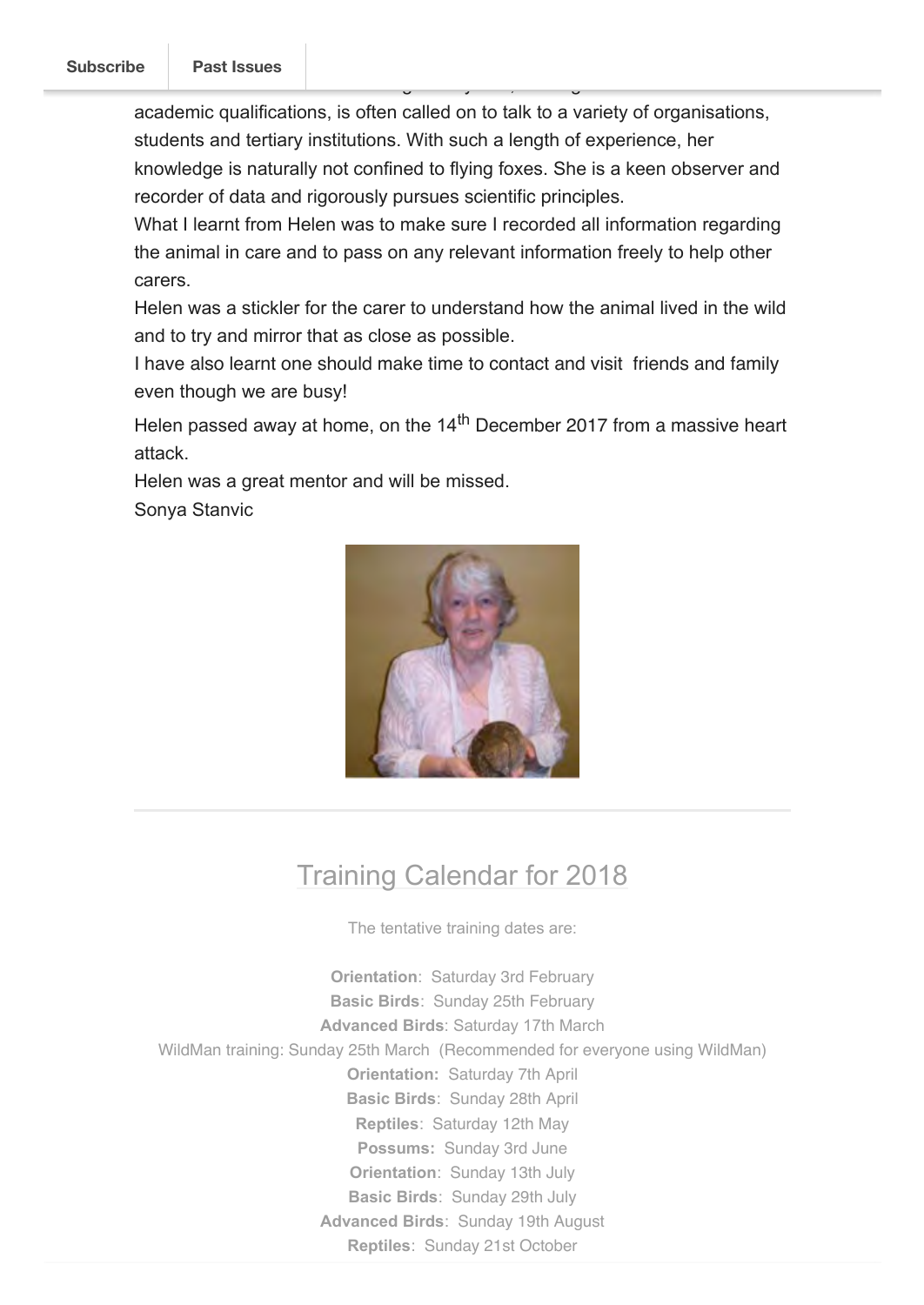Training has been revamped and peer reviewed. Sessions are available for new members and non-members. Carers needing to upgrade training are encouraged to come along to one or more sessions (free). Carers from other wildlife groups are welcome.

Orientation is free, all other courses \$25 for members, \$35 for non-members.

## The delights of caring for Macropods

I've been very fortunate to share the young months of several red necked and swamp wallabies and a wallaroo. To observe so many changes - their personalities developing, their gentleness, awareness and cheekiness, their first wobbly hops out of a pouch, somersaulting back into a pouch, picking up speed as they race around the backyard, starting to lap water from a bowl, starting to groom themselves. It's been nice to be able to offer them a safe place, to encourage the ones who slowly sip milk and to slow down the gulpers, to watch out for sickness and stress and to watch them, the way they watch the world and interact with each other. I've found I need to always have in mind the pattern they are in and the next step they should take towards independence whether it be in reducing milk feeds, starting weaning, introducing new browse, sleeping outside.... The support Lindy has given me in guidance, in finding solutions for any signs of problems and in minding them when I've been away from Canberra has been wonderful. If you would like to care for macropods it is well worth doing the training.

Joan McKay



## **A Visit to the Department of Agriculture and Water**

One of the nice things about being a volunteer with ACT Wildlife is the contact we have with members of the public, and the opportunities this gives us to promote what we do.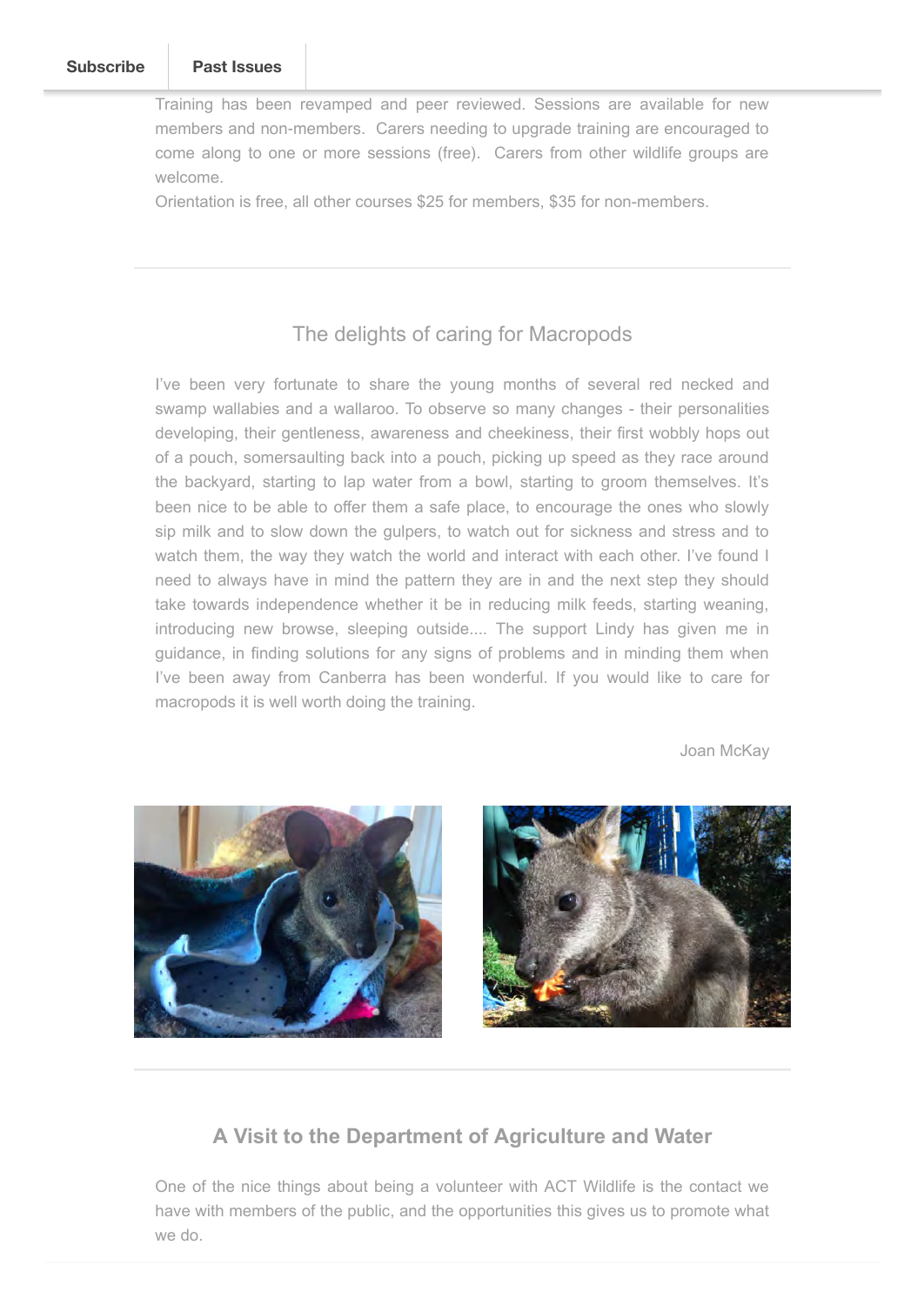Resources about how we can all live with wildlife in the suburban environment. Within the Department is the ECONet Committee (Environmental Contact Officers Network) - a voluntary network of departmental officers who work to promote environmentally friendly and sustainable office practices to improve the department's environmental footprint, reduce resources consumed and increase awareness of environmental and sustainable and it was this group that hosted my visit.

As part of that event the people who came to hear the talk also made a very generous donation of \$230 to ACT Wildlife and made donations of fur for Snuggle coats, a group that receives unwanted fur clothing and other fur items to repurpose as warm beds for little animals. Many of ACT Wildlife's little orphaned mammals have been comforted by the lovely insulating properties of these fur pieces. The accompanying photo is of little wombat Josephine being weighed in her fur lined scales.

The money so generously raised will go towards providing carers with some of the consumables that many volunteers meet from their own pockets.

Our sincere thanks to all those who came along and took with them some ideas for living with our urban wildlife and for their generous donations.

> Lindy Butcher ACT Wildlife Wombat and Macropod coordinator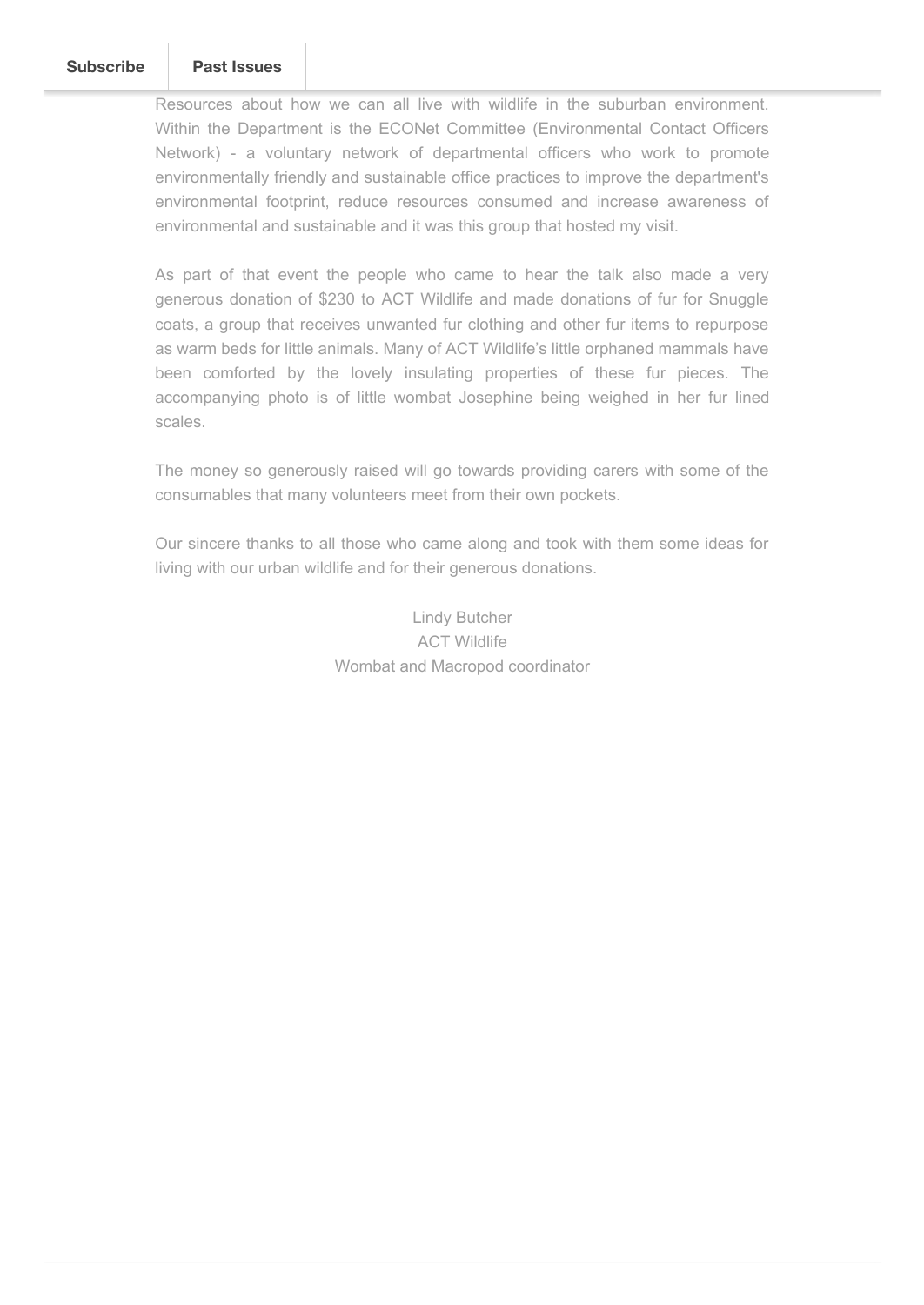



We have polo shirts and hats for sale. Hats are \$30 and polos shirts are \$45. Deposit money into ACT Wildlife Inc BSB 633-000 a/c 151980604 with your surnname and what articles you want. Then email Jim at treasurer@actwildlife.net with size and we will get the uniform to you

Shirts come in all sizes, mens and womens.

# **SEWING GROUP**

Our keen sewers are meeting at the Aranda Fire Station fortnightly with their machines to produce goodies for carers and also items for sale at stalls.

## **FUNDRAISING**

## Cadbury chocolate FUNDRAISER

Heather is again holding chocolates for those of you who would like to sell chocolates on behalf of ACT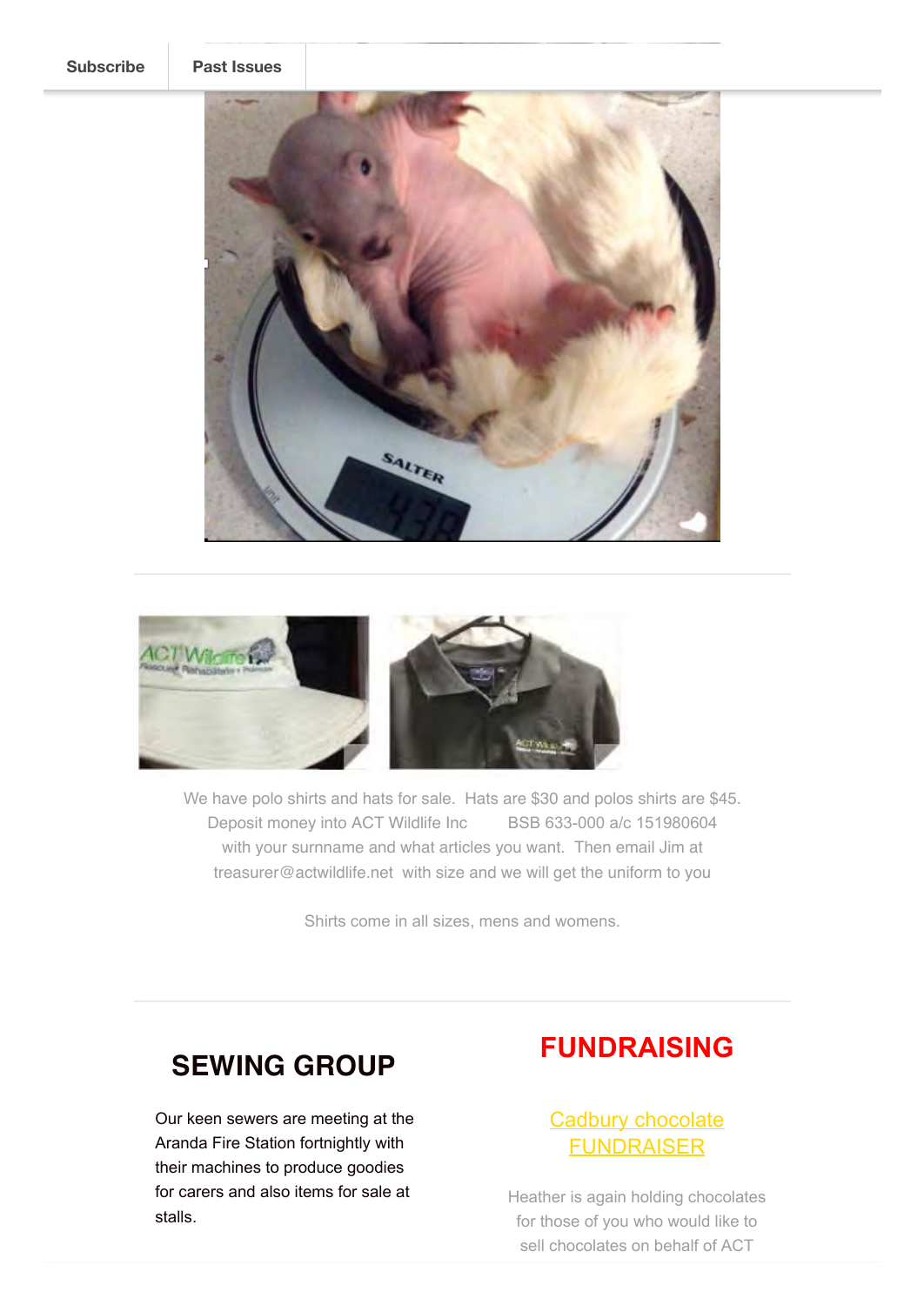and enjoy social sewing please call Paula on 0422772652 or email her at peachypaulie@hotmail.com

We have plenty of flannelette sheets and some other resources for use.

Support ACT Wildlife and enjoy a nice glass of wine at the same time. Go to

#### www.**[goodwillwine](http://www.goodwillwine.com.au/)**.com.au

select ACT Wildlife as your charity and choose your wine.

So far we have been given **\$510** by Goodwill Wines, a donation from wine sales where our charity is chosen.

The Peachey family has probably contributed to this in a big way. The wine is very drinkable!

interest group.

Heather 0407 494 680



## **SPOTLIGHT ON A VOLUNTEER**

## Paula Edmondson

Sewing Coordinator

A small group of us have been meeting each fortnight, since the 19<sup>th</sup> of August, at the Belconnen Fire Station Community Room.

We have been making: possum pouches, nests, macropod pouches, cage liners, hammocks and mummas (for baby flying foxes).

Although only a small group meet each fortnight, there have been dedicated sewers and knitters who have been contributing. I am able to pick up their creations and distribute them as required.

I would love the group to grow, regardless of whether you join us each fortnight to sew/knit together, or whether you'd prefer to work at home. It doesn't matter what your craft is (cross stitch, felting, painting, crochet, woodwork…!), by building a group of crafty 'warriors' we'll create projects to help care for injured animals or sell to raise money for ACT Wildlife. And I should also affirm that you can join the group with minimal/no skill (indeed, this classification best describes me).

I am currently planning an afternoon tea in January/February for anyone who might be interested in the group, and invite carers to gauge knitted/sewn resources they use most frequently so the sewing group meet these needs.

If you have a crafty passion you'd like to offer, or want to join the group, please let me know at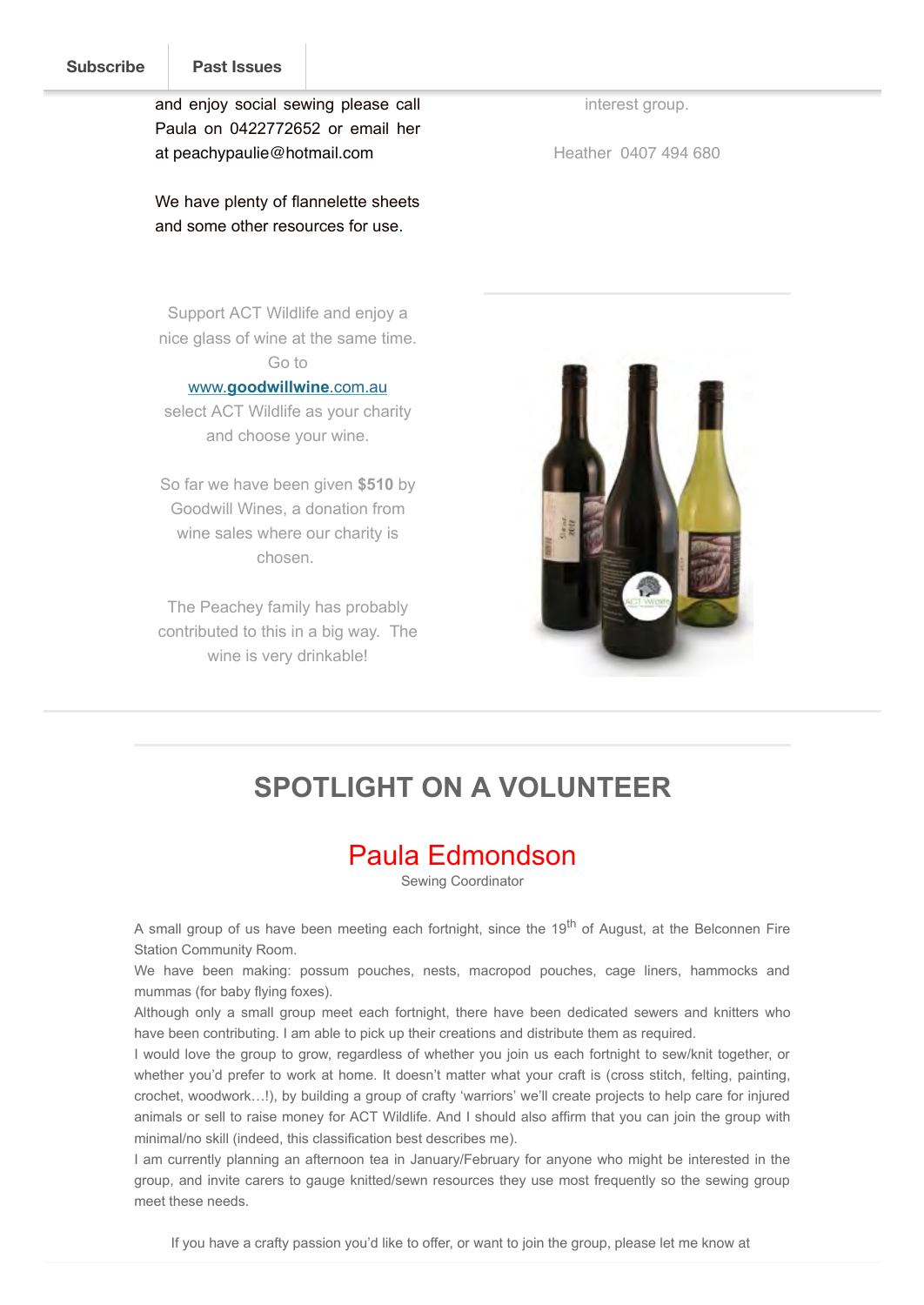

# Interesting links

[Interesting thoughts on reintroducing wombats to the environment.](http://www.abc.net.au/news/2017-11-30/mulgoa-wombats-rewilding-bush-environment-native-animals-nature/9208404)

[Feeding birds:](https://www.theguardian.com/environment/2017/dec/09/feed-the-birds-stop-the-demonising-and-tell-us-how-to-do-it-properly?CMP=share_btn_fb) Not sure that I agree with some of the feeding tips at the end of this article.

[Some colouring in for the children 1](https://www.bushheritage.org.au/getattachment/get-involved/resources/colouring-sheets/tas-colouring.pdf?lang=en-AU)

[More colouring in](https://www.bushheritage.org.au/getattachment/news/colouring-sheets/bon-bon-colouring.pdf?lang=en-AU)













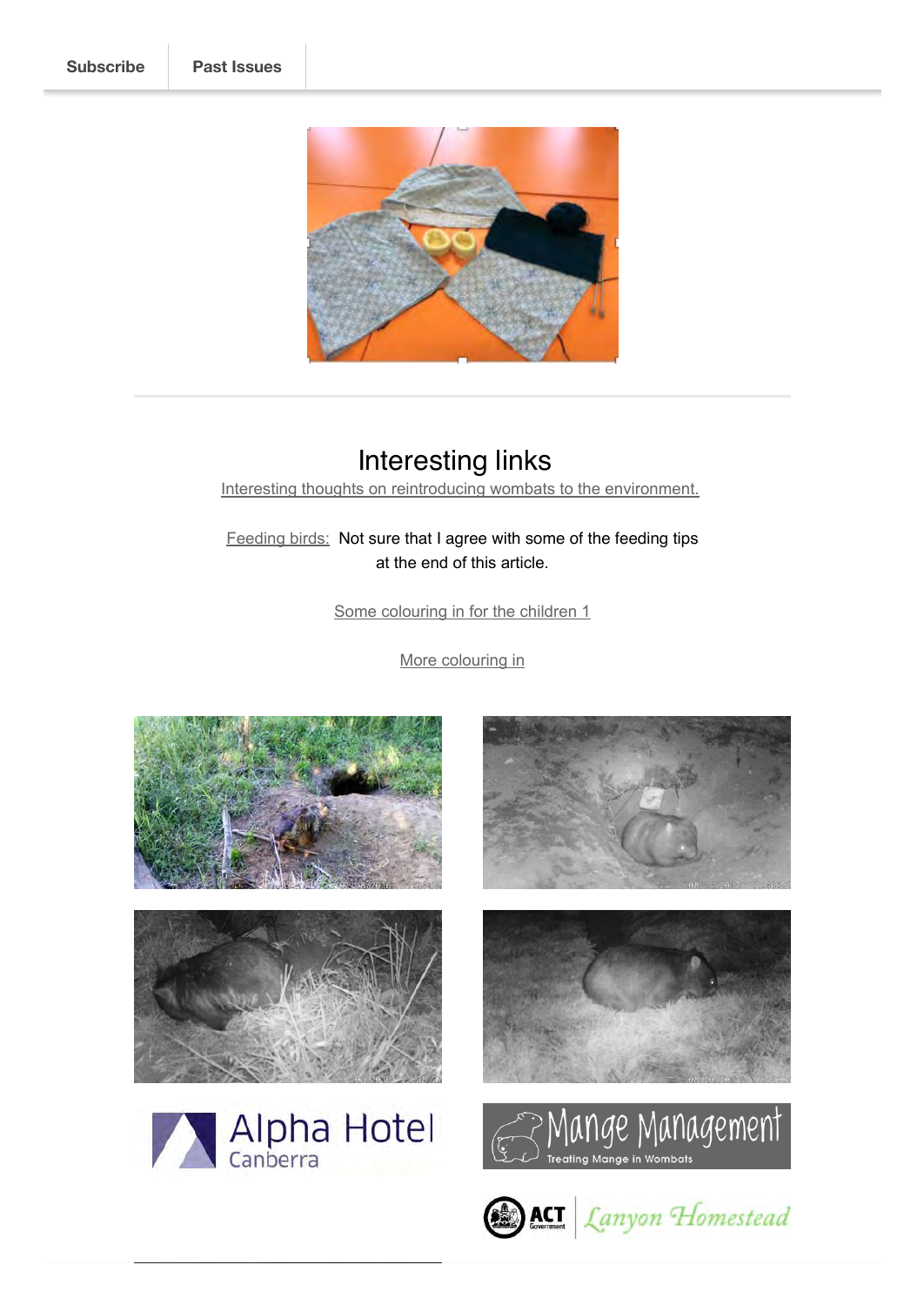#### nature photograpi





ACT Wildlife Inc is a charity with DGR status. Donations of \$2 and over are tax deductible.

> Your donation will go directly to help orphaned, injured and sick wildlife in our care

> > **[Donate](http://actwildlife.net/donation-info.html)**

Thank You to....

Drakeford IGA, Yarralumla IGA for generous donations of fruit and vegetables for possums and flying foxes.

Food Works / Liquor Land team at the Pearce shops who are supplying possums Jackson and Dickson with fruit and vegetables. <http://www.foodworks.com.au/Pearce>

### keeping in touch

This beautiful Tawny Frogmouth family has taken up residence in Lindy's garden. The adult bird is sitting on a loosely constructed nest and has protected the two chicks through some of the heaviest rainfall we have seen for a long time.